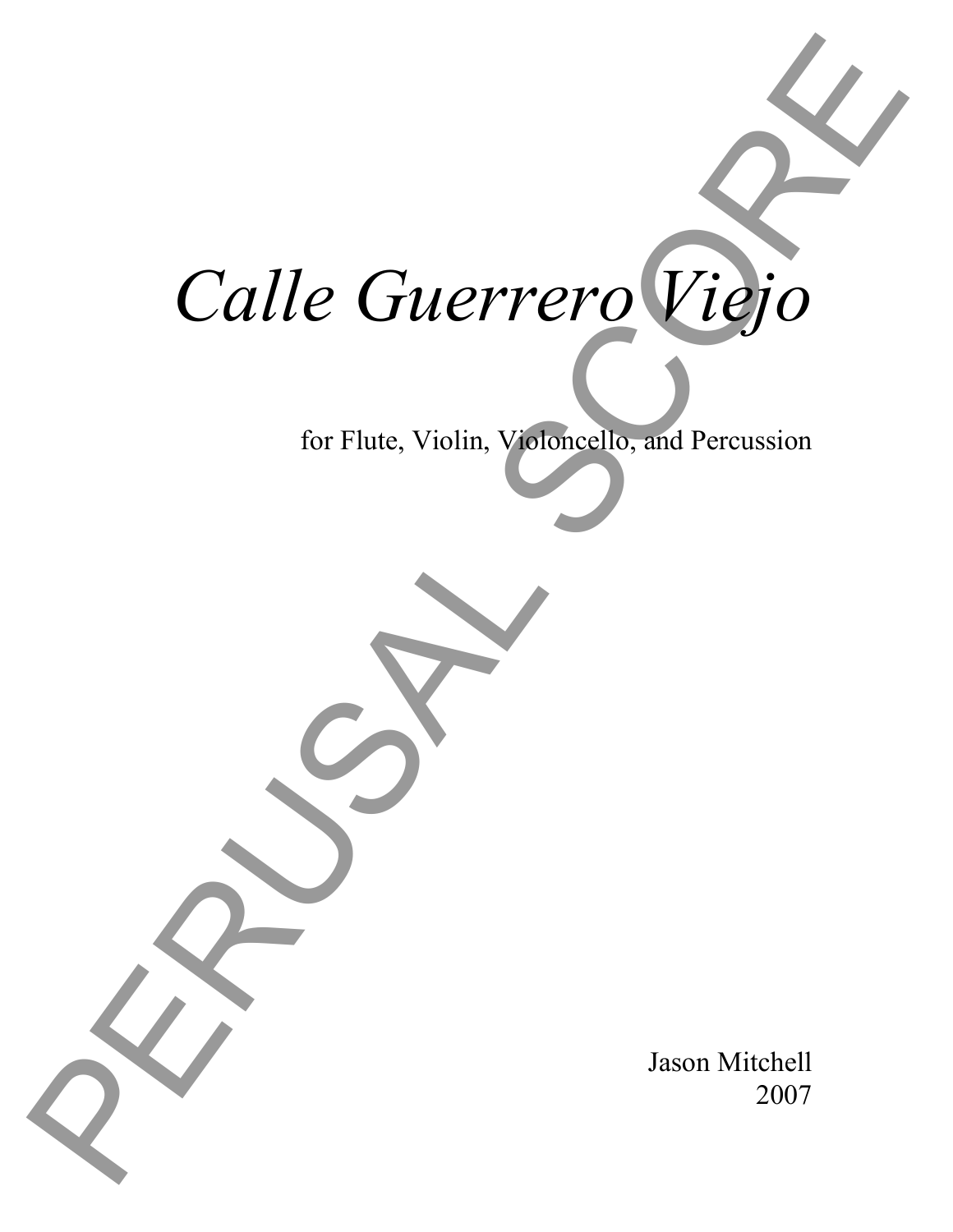Instrumentation:

Flute Violin Violoncello Percussion (1 Player): Wooden Chime, Suspended Cymbal (1), Wood blocks (4), Tom-Toms (4), Marimba

Marimba part is written for an instrument with the range notated below. If a comparable instrument is not available, please transpose out-of-range chords down by an octave.

Instrumentation:<br>
Flute<br>
Violin<br>
Violoncello<br>
Percussion (1 Player):<br>
Wooden Chine, Suspended Cymbal (1), Wood blocks<br>
(4), Tom-Toms (4), Marimba<br>
Marimba part is written for an instrument with the<br>
range order of a mismo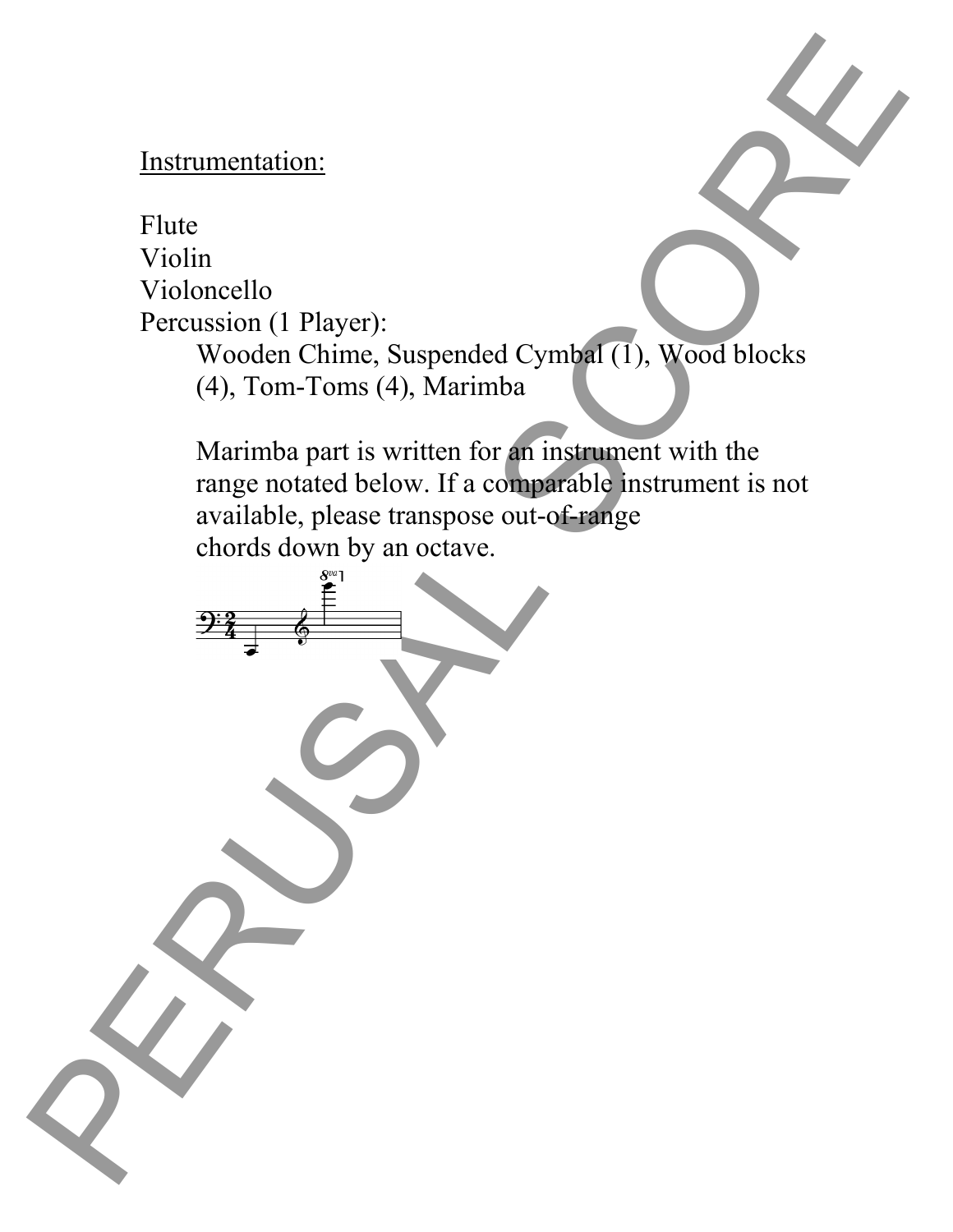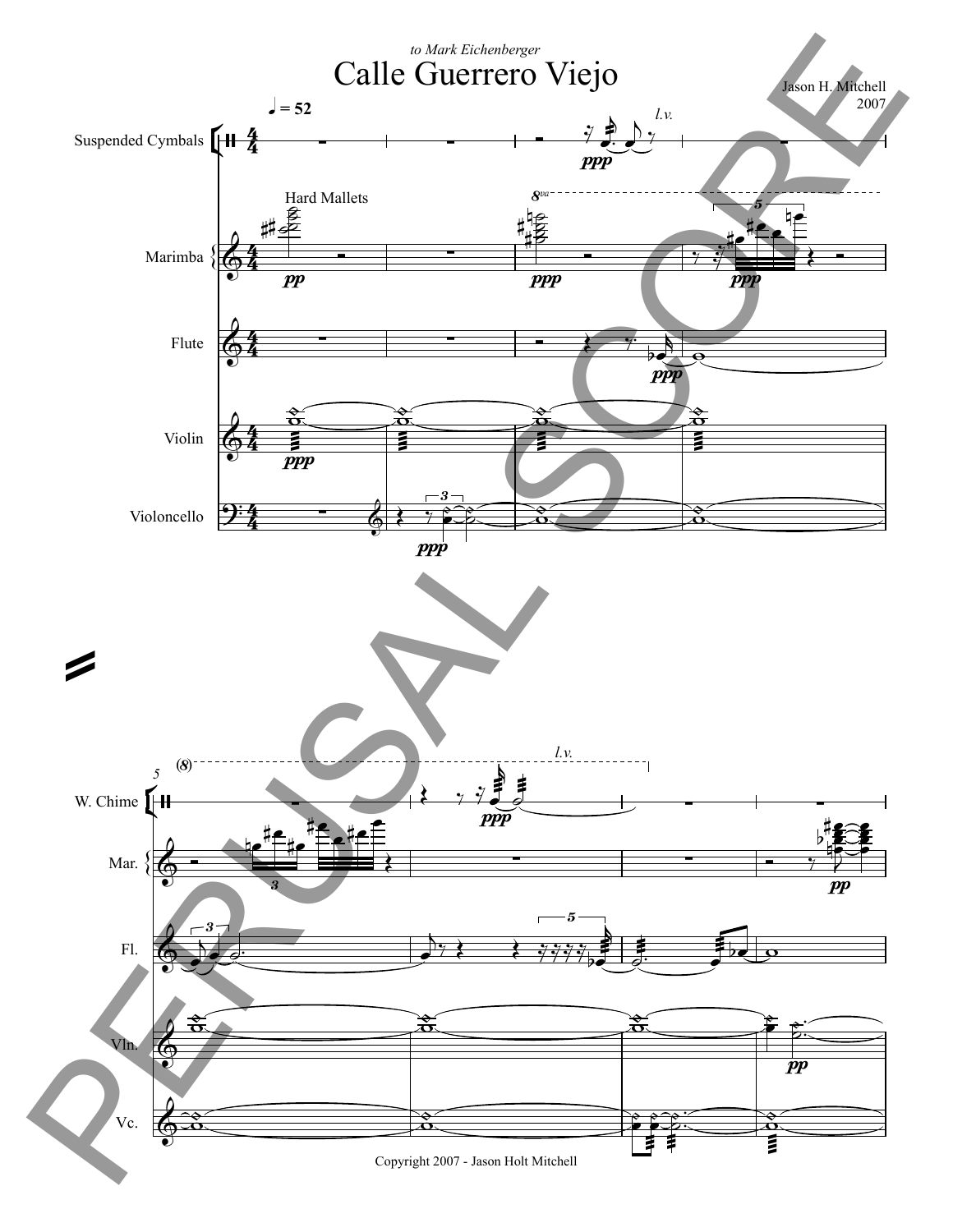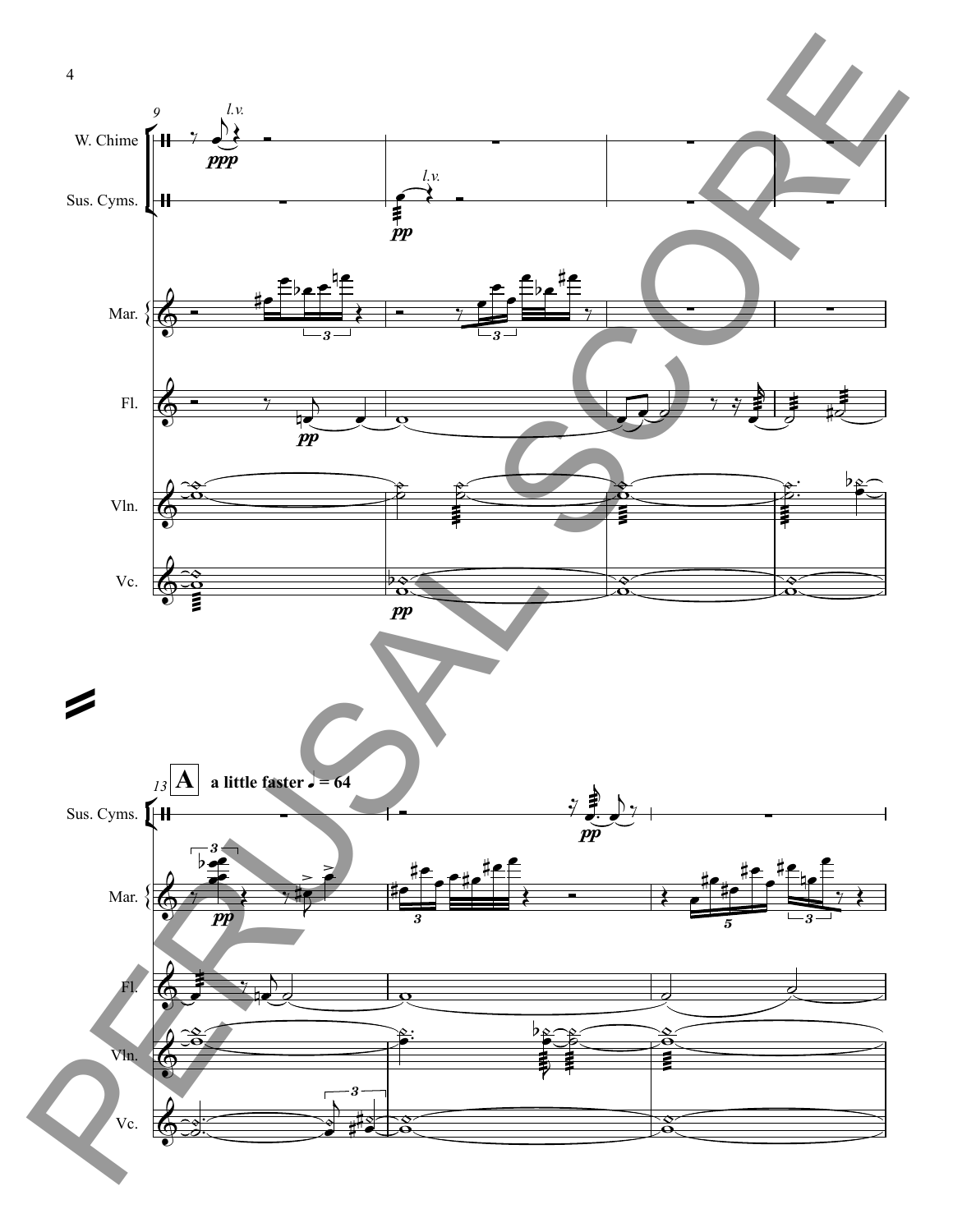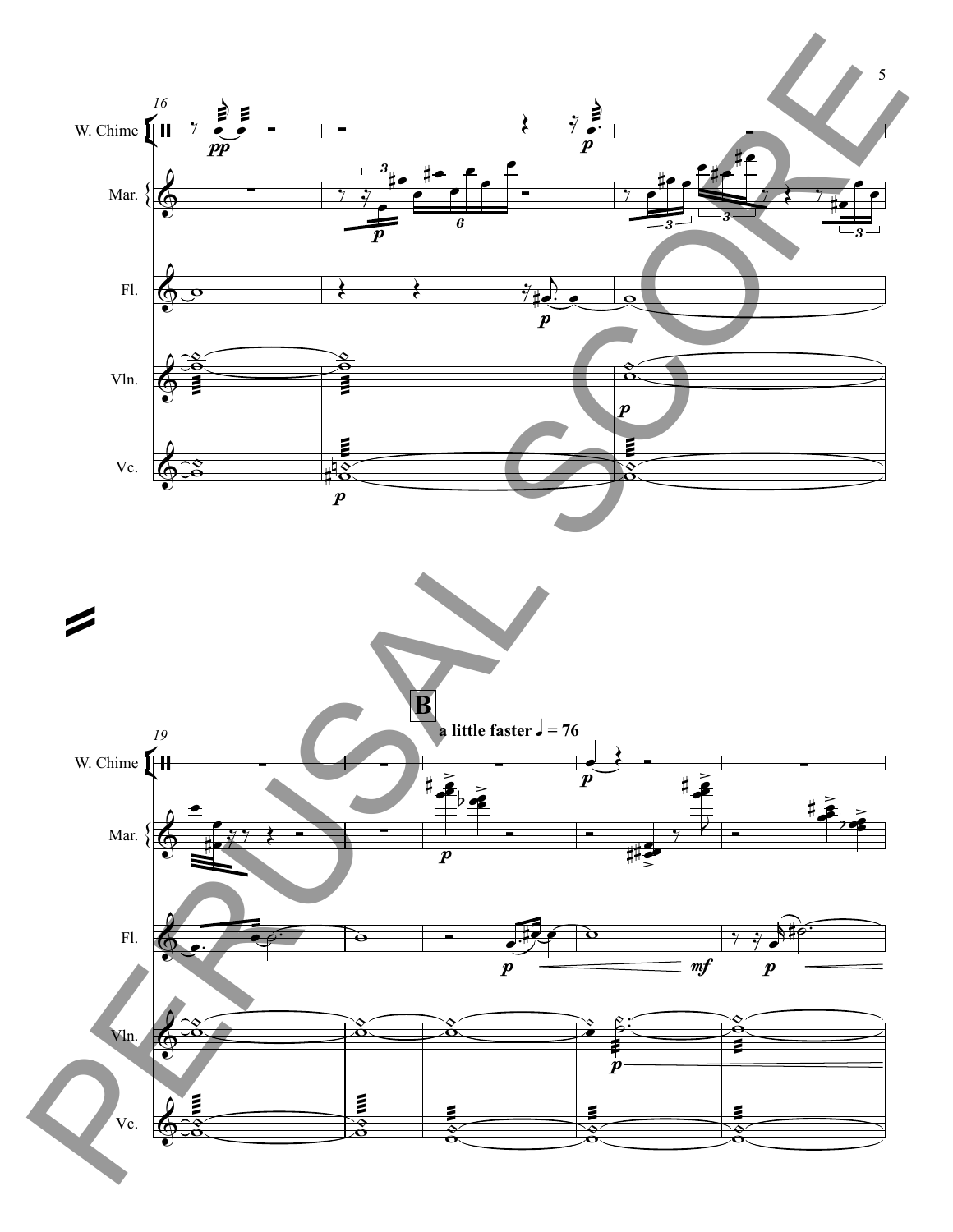